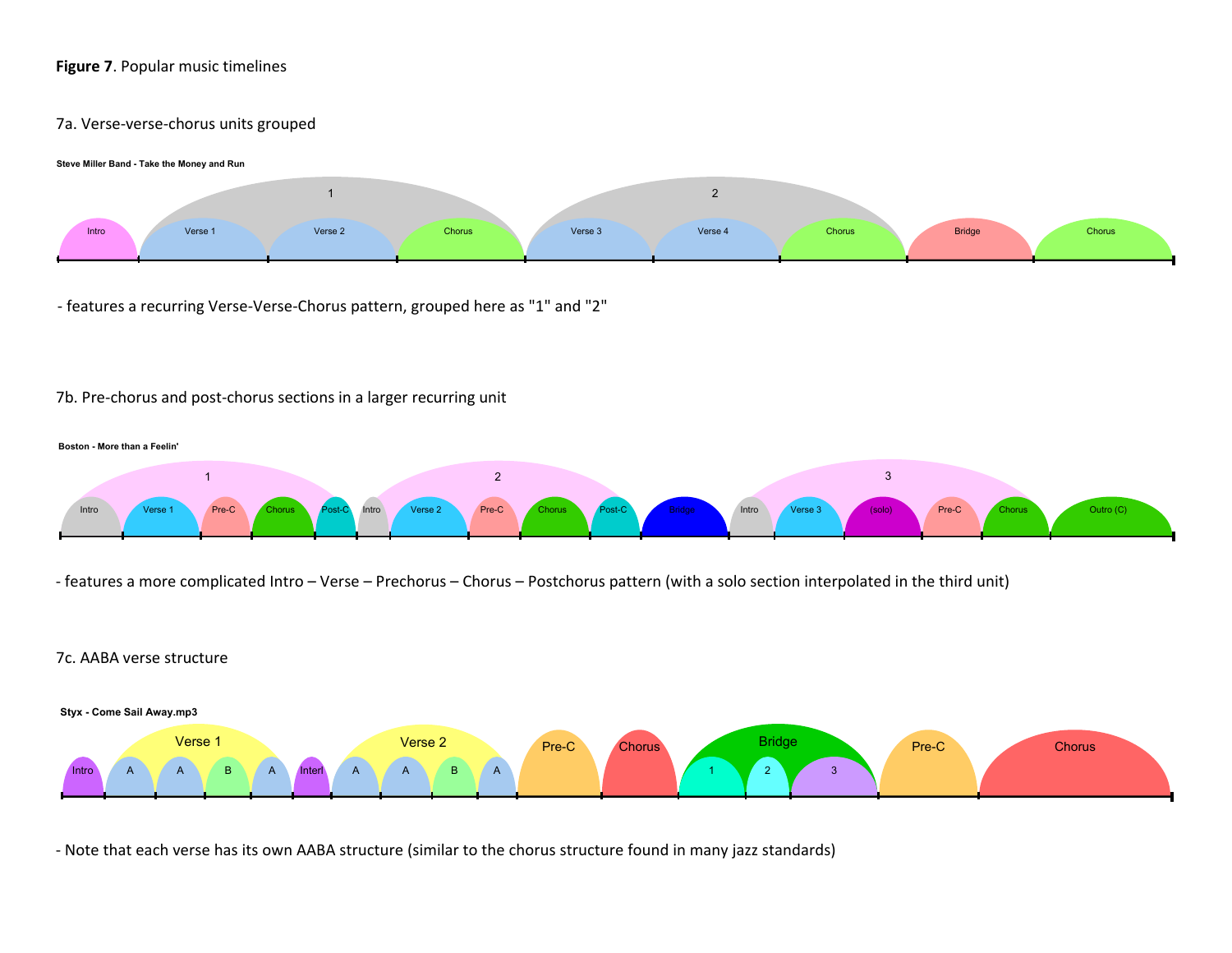### 7d. Bubble heights convey a modulation scheme



- involves some rather unusual modulations (from F major to B major to Gb major), with the voices rising higher and higher into the final set of choruses

### 7e. Same underlying harmonic progression



- Each of the sections are related melodically and based on the same underlying chord progression (conveyed by using different shades of blue)

- The song unusually begins with the chorus

## 7f. Use of colors to highlight text and combined sections



- Lower-level bubbles represent the phrase level here, with two phrases per section

- Pink phrases are used for Eleanor Rigby (Verse 1), blue phrases are used for Father McKenzie (Verse 2)
- Both colors are used when the two characters are unexpectedly brought together in Verse 3
- The final section combines the themes of the chorus and the bridge together contrapuntally, so a dark green bubble is used to combine blue (for the chorus) and yellow (for the bridge)